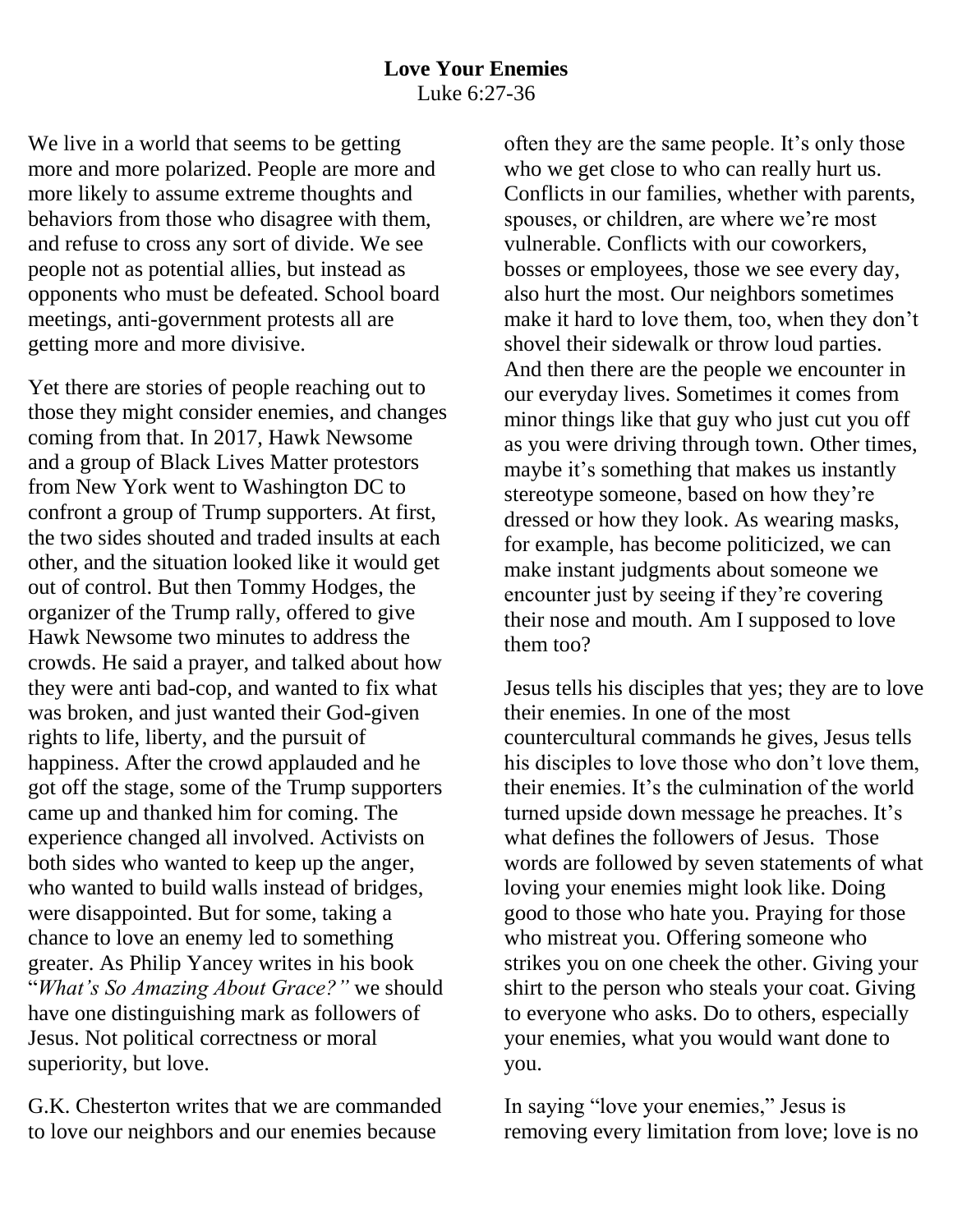longer inspired by its object, no longer dependent on the other's response to it. Love is instead based on what Jesus has done for us.

It's also important to remember that this is not just about feelings. It's about actions. "Love" in this passage is less a noun, a characteristic, an emotional state, than it is a verb. While it may be impossible to feel love for the enemy, it is not impossible to act in certain ways, even for those whom experience has shown to be the most entrenched of opponents. What Jesus means by the love of enemies becomes clear in the three verbal demands that follow and clarify the initial demand: "Do good," "bless," "pray."

Even those commands are impossible for us to keep. We have trouble enough loving those around us, those we choose to be around, those we actually like. How could we love those who hate us, those who persecute us, those who wish us harm? We can't. But God can. And God did.

As Paul wrote to the Romans, "For one will scarcely die for a righteous person—though perhaps for a good person one would dare even to die— but God shows his love for us in that while we were still sinners. Christ died for us." When we were sinners, when we were the enemies of God, Jesus loved us so much that he laid his life down for us, died for us on the cross. He loved us so much that he died for us, of his own free choice as the ultimate act of love. Even though we're often unlovable, even though we often reject his love, God loves us anyway. God loves us so much that God chose to love us, to send Jesus to die for us.

Jesus loved even those who persecuted him, even praying from the cross, "Father, forgive them, for they know not what they do." He overcame evil with good. Because of what Jesus has done for us, we're forgiven even when we conform to the world and hate our

enemies. But Jesus calls us to follow him in living a different way.

All of this is demanded by virtue of God's own graciousness and mercy. Christians behave lovingly to their enemies not as a ploy to outmaneuver them, not even because they anticipate a reward (although we hope and pray for some sort of positive change or outcome), but finally because God is a God of mercy. God is kind even to the undeserving, and that kindness must be found also in the lives of God's children. As Dr. Martin Luther King, Jr., once said, "Love is the only force capable of turning an enemy into a friend."

Loving our enemies isn't something that comes naturally. In fact, it's against our nature. Yet because of God's supernatural love for us, we can look with love on those who we would hate.

One of the most horrific tragedies of the last few years was the racially motivated shooting of nine African Americans in a church in Charleston, South Carolina. During the sentencing of the shooter, family members of the victim were understandably filled with anger and hate. Yet some offered him love and forgiveness. The niece of one of the victims said "I have many choice words I would love to say to you, but God is working on me so I will not." The son of another victim said "I forgive you. I know that you don't understand that, but God requires me to forgive you. I forgive you."

In 2006 a school shooter murdered some Amish children in a bloody massacre. The parents of the slain children had every right to be angry and bitter. They had every right to hate the shooter and his parents. But instead they loved their enemies. *The very next day* they went to the shooter's house and forgave his family.